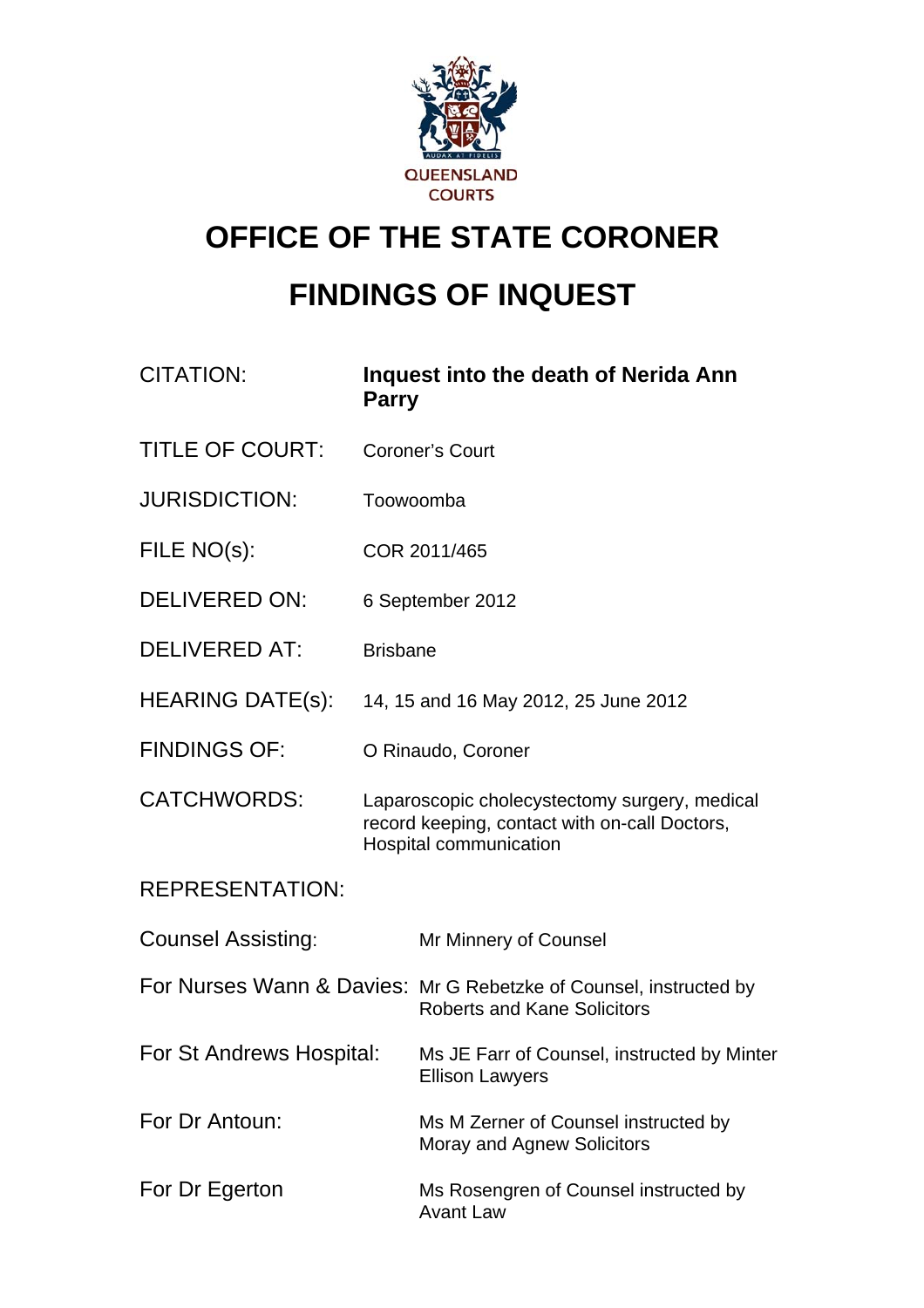This is the inquest into the death and circumstances of death of Nerida Ann Parry.

- 1. I must deliver my findings pursuant to the provisions of the *Coroners*  Act 2003. I do so, reserving the right to revise these reasons should the need arise.
- 2. The purpose of this inquest, as of any inquest, is to establish, as far as practicable:-
	- Whether or not a death happened;
	- The identity of the deceased person:
	- How the person died;
	- When the person died:
	- Where the person died; and
	- What caused the person to die. [Section 45 (1) and (2)]
- 3. It should be kept firmly in mind that an inquest is a fact finding exercise and not a method of apportioning guilt. A Coroner must not include in the findings any statement that a person is, or may be guilty of an offence or civilly liable for something. [Section 45(5)]
- 4. The procedure and rules of evidence suitable for a criminal trial are not suitable for an inquest. The Coroners Court is not bound by the rules of evidence and may inform itself in any way it considers appropriate. [Section 37]
- 5. In an inquest there are no parties; there is no charge; there is no prosecution; there is no defence; there is no trial. An inquest is simply an attempt to establish facts. It is an inquisitorial process, a process of investigation. These observations were confirmed by Justice Toohey in *Annetts v McCann* (1991) 65 ALJR 167 at 175.
- 6. A Coroner's inquest is an investigation by inquisition. It is not inclusive of adversary litigation. Nevertheless, the rules of natural justice and procedural fairness are applicable. Application of these rules will depend on the particular circumstances of the case in question.
- 7. A Coroner may, whenever appropriate, comment on anything connected with the death that relates to:
	- a) Public health or safety; or
	- b) The administration of justice; or
	- c) Ways to prevent deaths from happening in similar circumstances in the future. [Section 46 (1)]
- 8. If, from information obtained while investigating a death, a coroner reasonably suspects a person has committed an offence, the coroner must give the information to:
	- a) for an indictable offence the Director of Public Prosecutions; or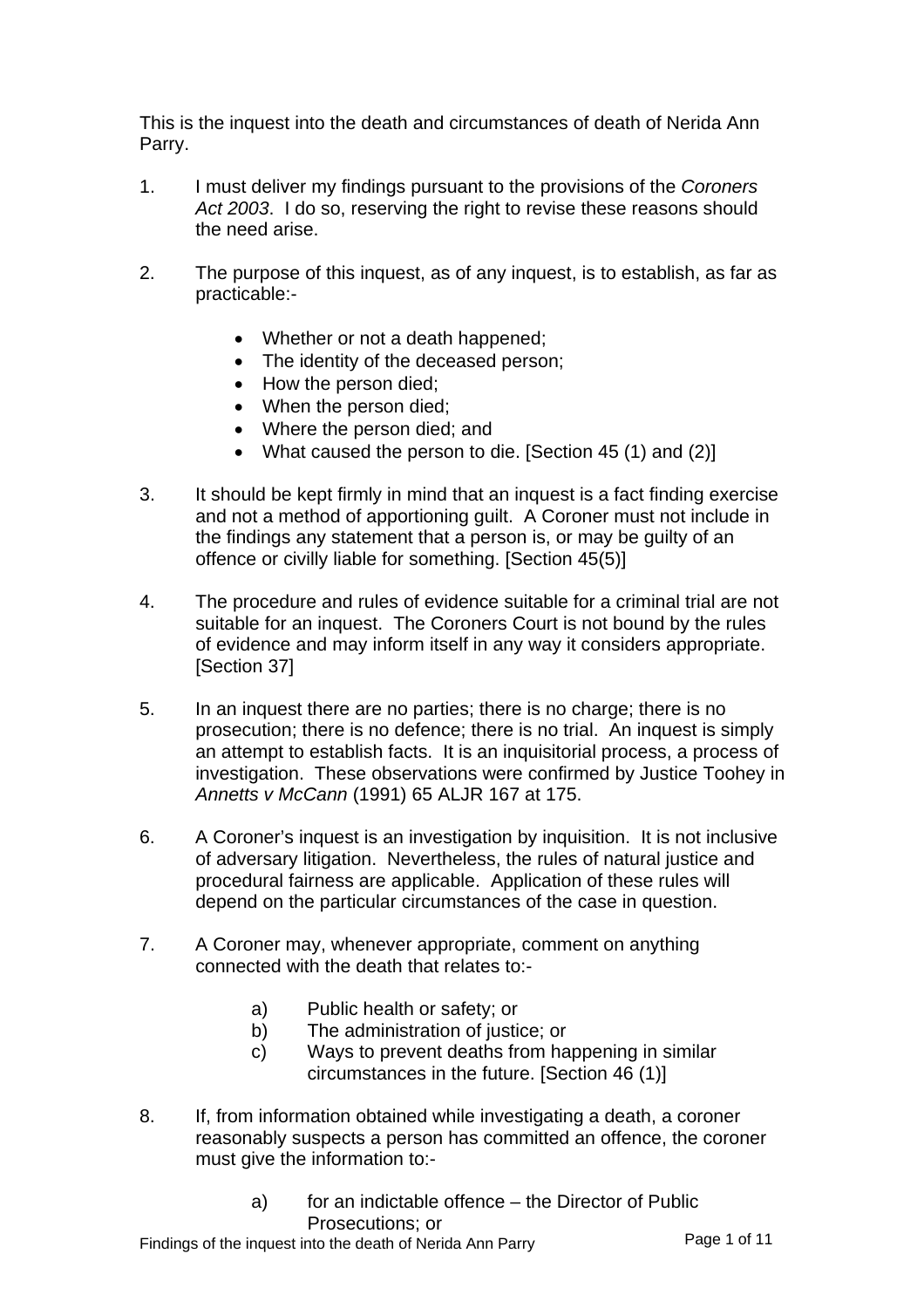- b) for any other offence the chief executive of the department in which the legislation creating the offence is administered.
- 9. A Coroner may give information about a person's conduct in a profession or trade, obtained while investigating a death, to a disciplinary body for the person's profession or trade if the coroner reasonably believes the information might cause the body to inquire into, or take steps in relation to, the conduct, [Section 48].
- 10. All proceedings before this Court are sad proceedings. At this stage I express my sympathy and condolences, and that of the court, to the family of the deceased for their sad loss, in the tragic death of Nerida Ann Parry.

#### **Introduction**

- 11. Ms Nerida Ann Parry was sixty three years old at the time of her death at the St Andrews Hospital in Toowoomba in the early hours of the morning on 6 February 2011. Ms Parry was recovering from surgery. Dr Michael Egerton had performed a laparoscopic cholecystectomy (removal of her gall bladder), on 4 February 2011.
- 12. A pre-inquest conference was held in Brisbane on 27 February 2012, and the inquest proceeded over the course of four days of evidence – 14, 15 and 16 May 2012 in Toowoomba, and 25 June 2012 in Brisbane.
- 13. The inquest was convened to examine, the matters required by section 45(2) *Coroners Act 2003*, and the quality of the medical care provided to the deceased, including whether any deficiencies in that care contributed to her death.

## **Findings section 45(2)**

- 14. Pursuant to section 45(2) *Coroners Act 2003*, I make the following formal findings:
	- a) the deceased was Ms Nerida Ann Parry; and
	- b) Ms Parry died at St Andrews Hospital, in Toowoomba, in Queensland; and
	- c) Ms Parry died at approximately 4:35am on Sunday 6 February 2011; and
	- d) Ms Parry died from bile peritonitis, as a complication from a laparoscopic cholecystectomy.

#### **Other matters arising during the course of the evidence**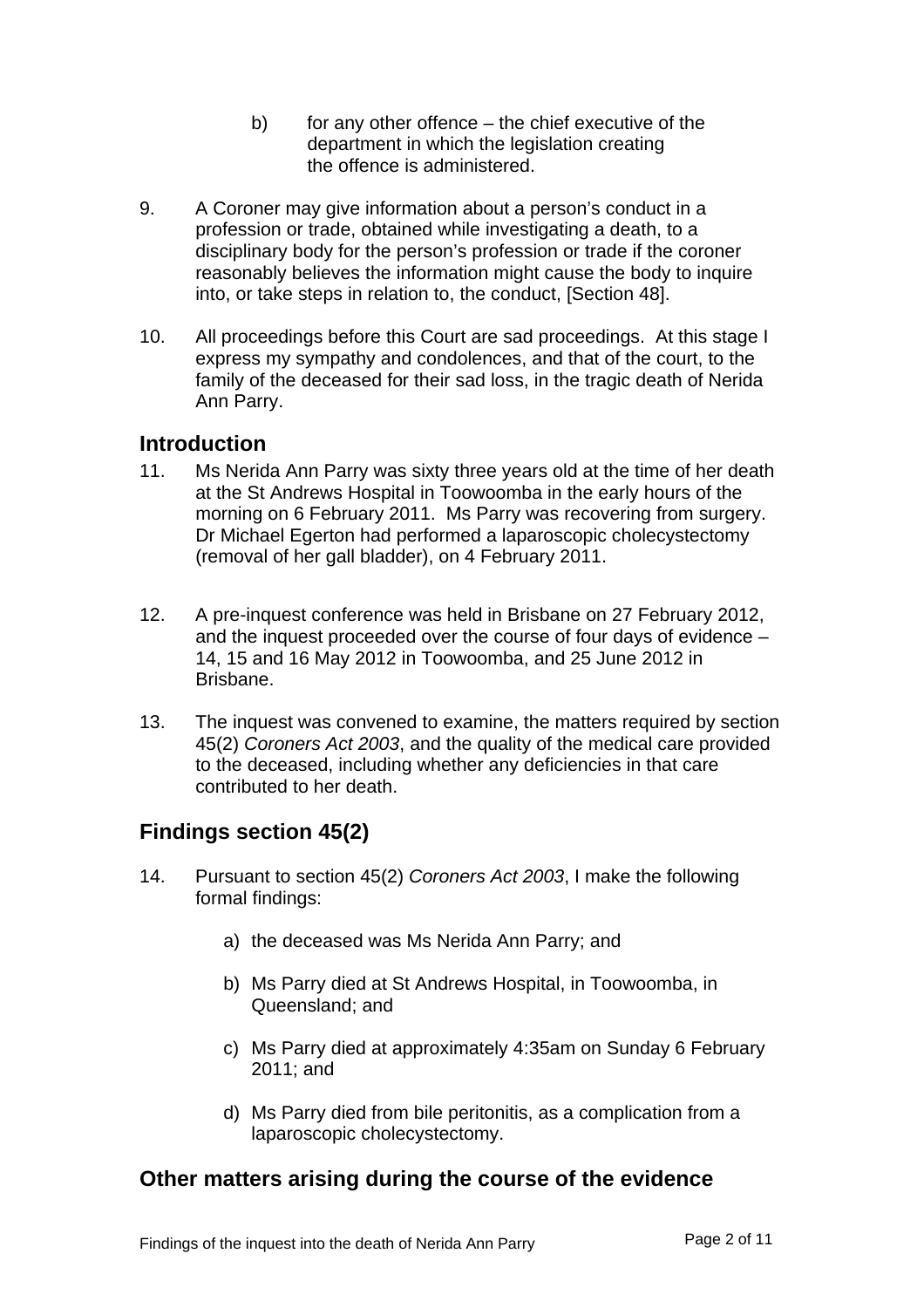- 15. Evidence was given by a number of witnesses about the surgery and various matters relevant to the circumstances surrounding the death. I do not propose to summaries all of the evidence but will refer to a number of persons in the context of their role in the event leading up to the death, and the evidence will be considered in that context.
- 16. I am grateful for the written submissions provided by Counsel assisting and much of the summary of evidence in each instance is taken from that submission. I am also grateful for the written submissions of Counsel for each of the parties. I will refer to those parts of them which are relevant to each of the persons or entities referred to.
- 17. In broad terms the Inquest raised a number of issues for consideration and I intend to address each in turn. These are, the role of Dr Michael Edgerton, the surgeon who performed the Laparoscopic cholecystectomy, The role of Dr Iman Antoun the on call surgeon, nurses RN Jamie Wann and RN Avril Davies, Dr Geytenbeek an anaesthesiologist who was consulted to insert a cannula, and the role of the hospital including consideration of its reporting and recording processes. Each of these main persons were represented at the Inquest. Some others, who will be referred to, were involved to varying degrees, of a lesser nature.
- 18. Expert evidence was given by Dr Gary Hall and Dr Michael O'Rourke and Dr David Gotley

## **Dr Michael Edgerton**

- 19. Dr Michael Edgerton is an experienced specialist general surgeon. He performed the surgery on Ms Parry after referral by Dr Richard Grundy, (general practicioner). The surgery was designed to assist with the treatment and management of Ms Parry's cholecystitis. There was nothing in Ms Parry's prior medical history of concern.
- 20. Ms Parry was reviewed by Dr Edgerton on 31 January 2011. A recent ultrasound performed on Ms Parry gave Dr Edgerton assistance in deciding the best surgical option was laparoscopic cholecystectomy. This surgery and the risks involved was explained to Ms Parry with some written information provided as well, and Ms Parry signed a consent form in relation to the surgery<sup>[1](#page-3-0)</sup>.
- 21. Ms Parry was admitted to hospital on 3 February 2011, and the surgery was performed on that day by Dr Edgerton. Dr Edgerton in his statement<sup>[2](#page-3-1)</sup> described the surgery as difficult, in that Ms Parry had quite significant gall bladder disease and there were a lot of adhesions between the abdominal wall and the omentum. There were also significant adhesions stuck to the wall of the gall bladder, making it difficult to remove the gall bladder, and separation of the gall bladder

 $\overline{a}$  $1$  Exhibit C2 in the proceedings, page thirty-seven to thirty-nine

<span id="page-3-0"></span> $2$  Exhibit B5 in the proceedings, at paragraph six

<span id="page-3-1"></span>Findings of the inquest into the death of Nerida Ann Parry Page 3 of 11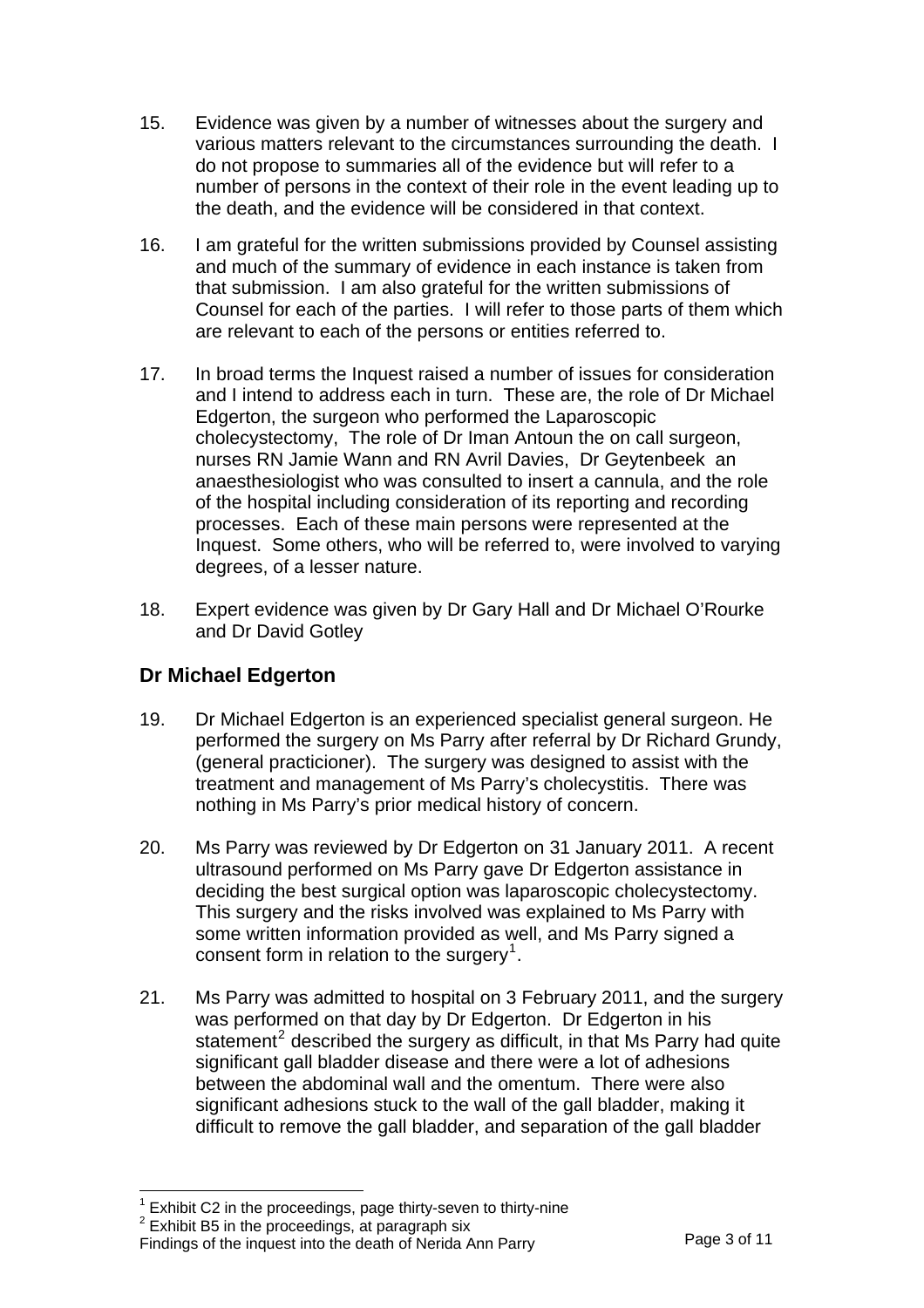from the duodenum was also difficult.

- 22. Notwithstanding the difficulties Dr Edgerton successfully completed the surgery. As stated Dr Edgerton was very experienced in this type of surgery and he did not identify any injuries or problems in the surgery. Importantly<sup>[3](#page-4-0)</sup> there was no bleeding or leakage at the time of the surgery being completed, so a drain was not inserted as it was thought unnecessary.
- 23. The death was as a result of a known surgical complication of the laparoscopic cholecystectomy surgery. The complication is considered rare, on the literature and on the evidence of Dr O'Rourke and Dr Gotley. It is reportedly difficult to detect and difficult to diagnose.
- 24. Dr Edgerton reviewed Ms Parry on Friday 4 February 2011. At this point Ms Parry reported she did not feel comfortable enough to go home, although had observations were within expected limits and she reported pain scale of  $0^4$  $0^4$ .
- 25. Dr Edgerton had no involvement in Ms Parry's care after handover to Dr Antoun (see below), and was saddened to hear of her death.
- 26. Dr Edgerton's role in this death does not require any further consideration.

#### **Dr Antoun and the nurses Wann and Davies**

- 27. As he was to be away over the weekend, Dr Edgerton left the care of Ms Parry, to a colleague Dr Iman Antoun. Dr Antoun became responsible for the care of Ms Parry from the point of the handover at approximately [5](#page-4-2)pm Friday 4 February 2011<sup>5</sup>. The handover itself was unremarkable<sup>[6](#page-4-3)</sup>. Ms Parry remained in hospital under observation
- 28. Dr Edgerton had confidence that Dr Antoun would care for Ms Parry carefully and competently<sup>[7](#page-4-4)</sup>.
- 29. For purely social reasons Dr Antoun decided to keep Ms Parry in hospital for a further day.<sup>[8](#page-4-5)</sup> As Ms Parry lived alone, she felt unready to return home when examined by Dr Antoun on Saturday morning 5 February 2011.
- 30. Nurses employed at the St Andrews Hospital took care of Ms Parry. RN Beth Richie was the team leader of the nursing shift from approximately 7am to 3:30pm 5 February 2011.

l

<span id="page-4-0"></span> $3$  Exhibit B5 in the proceedings, at paragraph seven

<span id="page-4-1"></span><sup>4</sup> Exhibit B5 in the proceedings, at paragraph eight

<sup>&</sup>lt;sup>5</sup> Second statement of Dr Antoun, exhibit B2.1 in the proceedings, paragraph six  $\frac{6}{5}$  Befor transcript day and of inquest, page 12, line 52 to page 14, line 23

<span id="page-4-4"></span><span id="page-4-3"></span><span id="page-4-2"></span> $6$  Refer transcript day one of inquest, page 13, line 52 to page 14, line 23

<sup>7</sup>

<span id="page-4-5"></span>Findings of the inquest into the death of Nerida Ann Parry Page 4 of 11  $^\prime$  Exhibit B5 in the proceedings, at paragraph eight<br> $^8$  Refer transcript, day one of the inquest, page 104 line 47 to page 105, line 38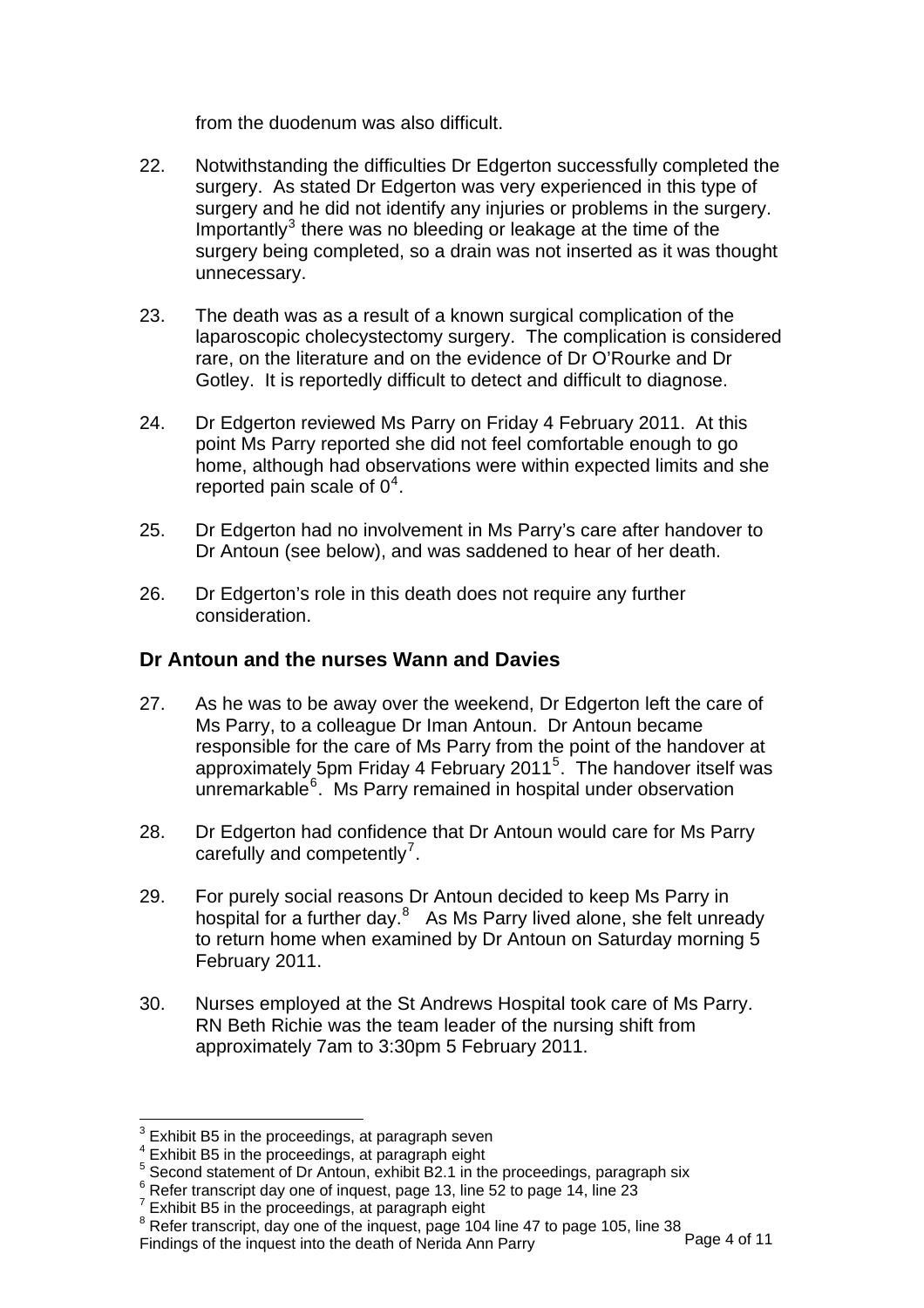- 31. RN Karen Le Gay Brereton was the team leader of the nursing shift from approximately 2:30pm to 11:00pm 5 February 2011, and RN Jamie Wann was the nurse with the care of Ms Parry during this shift.
- 32. In his review of this matter, Dr Gary Hall notes there was reason to be concerned about Ms Parry's condition commencing at approximately 10am 5 February 2011. This is because<sup>[9](#page-5-0)</sup> she had an elevated heart rate (120 to 135 bpm) from approximately 10am 5 February 2011 until when she passed away. She had a low blood pressure on three occasions between 10am, 5 February 2011 and when she passed away. She was noted to be tachycardic during this period.
- 33. Ms Ava Emery visited Ms Parry<sup>[10](#page-5-1)</sup> at approximately 11:30am 5 February 2011. Ms Parry reported to Ms Emery an amount of pain as well. Ms Rebekah Kenos visited Ms Parry<sup>[11](#page-5-2)</sup> at about 12 noon 5 February 2011. Ms Parry reported to Ms Kenos significant pain earlier that day, and Ms Parry was reportedly extremely clammy and had difficulty mobilising.
- 34. It does not appear that any action was taken by the morning shift nurses about the deterioration of Ms Parry's condition.
- 35. By approximately 7pm that evening RN Wann became concerned enough about Ms Parry's condition to call Dr Antoun, who was at home.
- 36. There is competing evidence about the contents of this phone call. Essentially, there are two versions of how this phone call went.
- 37. RN Wann recalls "*I told her the specific observations I had available to me, specifically, the blood pressure, pulse and respirations. I also told her that I had performed an ECG which showed sinus tachycardia which had been reviewed by ICU staff who confirmed it showed sinus tachycardia. I told her the patient was a bit clammy*."
- 38. This version is corroborated by the note RN Wann made at the bottom of the clinical pathway<sup>[12](#page-5-3)</sup>. It is also corroborated by RN Brereton who recalls that, during the phone call, RN Wann told Dr Antoun the specific observations of Ms Parry<sup>[13](#page-5-4)</sup>.
- 39. Dr Antoun disagrees and says in her evidence that she was not told the specific observations by RN Wann<sup>[14](#page-5-5)</sup>.
- 40. It was accepted evidence that Dr Antoun ordered IV fluid, monitoring overnight, and continue with pain medication as already prescribed.

l

<sup>&</sup>lt;sup>9</sup> Exhibit C3, page two, first full paragraph

<span id="page-5-2"></span>

<span id="page-5-3"></span>

<span id="page-5-1"></span><span id="page-5-0"></span><sup>&</sup>lt;sup>10</sup> Exhibit D2 in the proceedings<br><sup>11</sup> Exhibit D1 in the proceedings, page 58.<br><sup>12</sup> Exhibit C2 in the proceedings, paragraph 24 to 27.<br><sup>13</sup> Exhibit B12 in the proceedings, paragraph 24 to 27.

<span id="page-5-5"></span><span id="page-5-4"></span><sup>&</sup>lt;sup>14</sup> Exhibit B2.1 in the proceedings, at paragraph 17<br>Findings of the inquest into the death of Nerida Ann Parry Page 5 of 11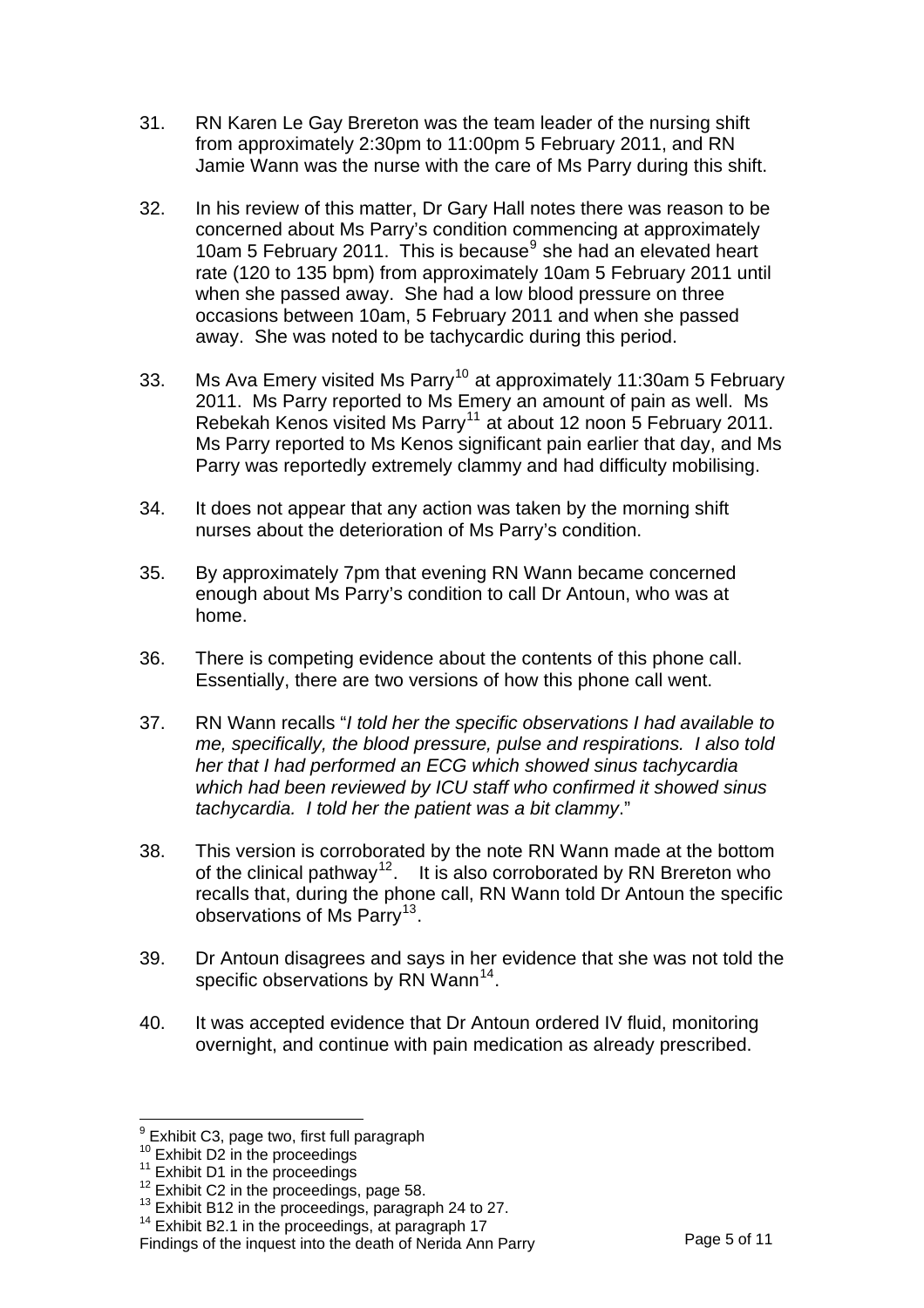41. For the following reasons, I prefer the evidence of RN Wann that Dr Antoun was given the specific observations by RN Wann during the phone call. I reject the evidence of Dr Antoun on this point.

> (a) Dr Antoun's recollection is uncorroborated. RN Wann's evidence is corroborated by RN Brereton;

(b) RN Wann's recollection is confirmed in a note written by him at the time of the call or shortly thereafter. Dr Antoun has no such note; and

(c) RN Wann's recollection is consistent with nursing practice – being concerned about the condition of the patient means the nurse contacts the on-call doctor and provides the observations and other information. Dr Antoun's recollection is inconsistent with good practice – she confirmed in her evidence that giving the amount of fluid she ordered without knowing specifics of the vital signs of the patient would be unsafe<sup>[15](#page-6-0)</sup>.

- (d) RN Wann and RN Brereton appeared to me to be witnesses of credit and their answers were forthright and credible. Dr Antoun's evidence lacked credibility. Some of her answers were inconsistent and evasive.
- 42. Ms Parry's condition did not improve as a result of the treatment prescribed by Dr Antoun in the phone call. It is not surprising that nurses persisted with the treatment ordered by Dr Antoun. They had every right to rely on the orders of the Doctor in charge. From about 10.45pm Ms Parry was cared for by RN Avril Davies and EEN David McLeod.
- 43. Regular observations of Ms Parry continued. A spontaneous resolution of her pain and some improvement in her observations were reported, however her fluid intake and output remained of concern. Consideration was given to calling Dr Antoun again however at about 4am Ms Parry was found unresponsive and a MET call was made. All efforts to resuscitate Ms Parry were unsuccessful. I am satisfied that the conduct of EEN McLeod, RN Davies and the MET response were all appropriate.
- 44. Ms Parry passed away at approximately 4:30am Sunday 6 February 2011.
- 45. Dr Antoun agreed that had she been told the observations of Ms Parry, the treatment she ordered would have been entirely inappropriate<sup>[16](#page-6-1)</sup>. The evidence of Dr O'Rourke did not go as far as this.
- 46. Counsel for Dr Antoun submitted in paragraph 104 and following, of her written submission that;

<sup>&</sup>lt;sup>15</sup> See the transcript of day three of the inquest, at page seventeen.

<span id="page-6-1"></span><span id="page-6-0"></span>Findings of the inquest into the death of Nerida Ann Parry Page 6 of 11 <sup>16</sup> Transcript of day one of the inquest, page 111, line 54 onwards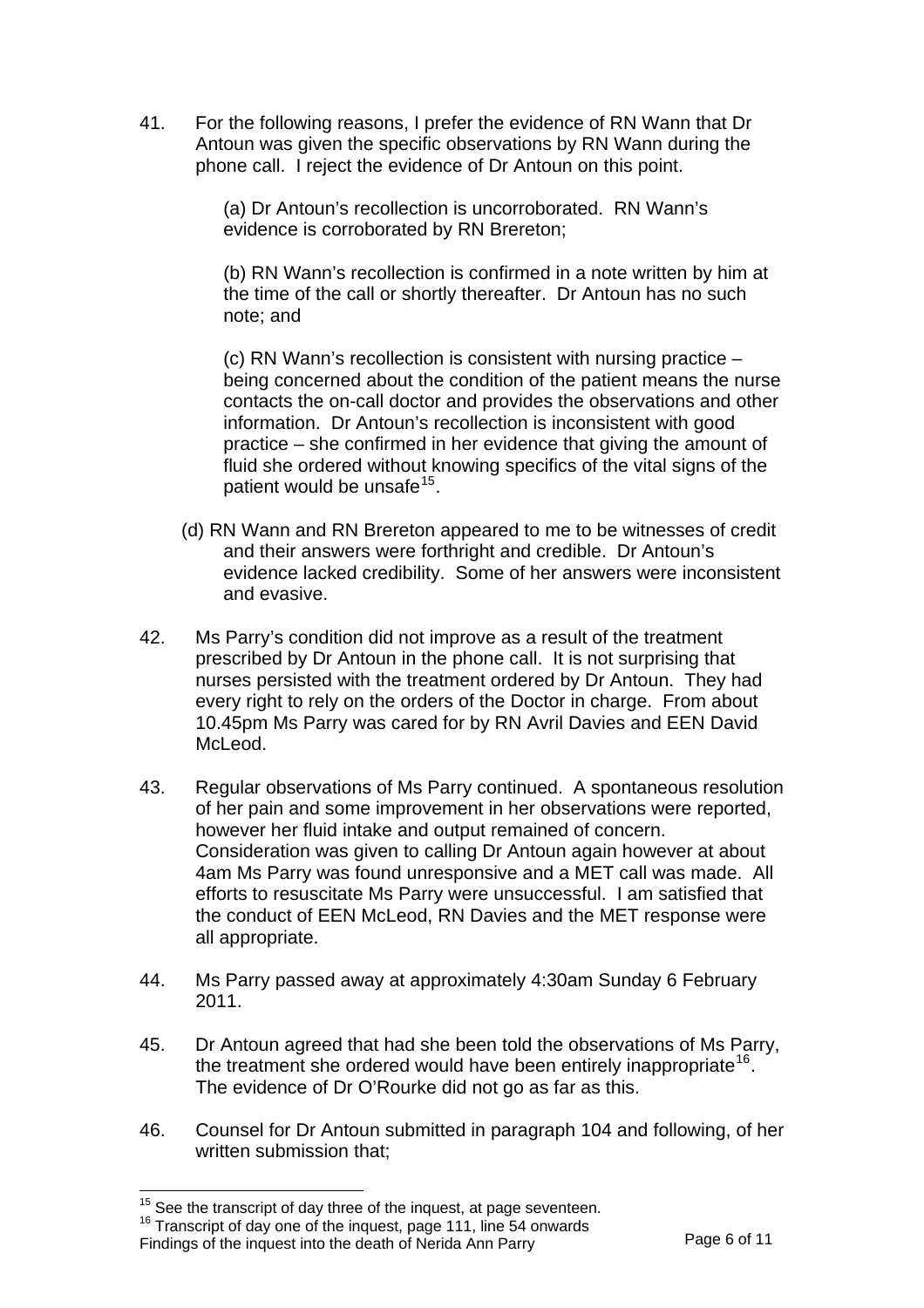"*It is submitted that whilst there may have been a number of failings with respect to clinical judgement, documentation and patient assessment by a number of health practitioners (i.e. both nursing staff and doctors) involved in the case of Miss Parry, no one health professional can ne singled out for misconduct (unprofessional or professional misconduct in accordance with the HP&RNL Act) in regards to the events leading up to Miss Parry's death. Considering all of the circumstances of this case, Miss Parry's clinical deterioration was not identified due to a number of system issues and clinical misjudgement, not misconduct. Further, in evaluating whether to refer any health practitioner in this case, the circumstances surrounding the health practitioner's conduct must be viewed in the context (i.e. within the framework of a treating team). It would be inappropriate to consider a health practitioner's conduct in isolation. Specifically in relation to Dr Antoun, it is not clear exactly what information or observations were conveyed to her by RN Wann in the telephone conversation at around 1900hrs however we know for certain Miss Parry's earlier observations and other symptoms from 1000hrs onward (as identified in paragraph 51 herein) were not communicated to her. In this regard, all the experts agree that a different clinical picture presents if this further information had been communicated (see paragraph 52 herein). Dr Antoun is genuine in her belief that she was not informed of Miss Parry's tachycardia based on the clinical interventions she ordered. Additionally, this is not a case where there is any deficiency of knowledge or skill on the part of Dr Antoun. She is clear in her evidence that had certain information been communicated to her (in particular Miss Parry's pulse rate) she would have acted differently.*

- 47. In those circumstances it was submitted that I would not refer any person under section 48 of the Act.
- 48. Whilst I accept the force of this argument, having made findings that Dr Antoun was given full observations; it seems to me in that context that she did not fulfil her professional obligations in this case.
- 49. In all the circumstances I consider there is sufficient evidence to refer Dr Antoun's conduct to the Australian Health Practitioner Regulation Agency for investigation into her professional conduct, pursuant to section 49 (4) *Coroners Act 2003*.

#### **Dr Geytenbeek**

- 50. As part of the treatment ordered by Dr Antoun a cannula was required to administer the intravenous fluids. Dr Geytenbeek was consulted to assist in placing the cannula.
- 51. It was suggested that because Dr Geytenbeek attended upon Ms Parry at a time when she was still unwell, and that he had the opportunity to review the ECG showing tachycardia, he ought to have assessed Ms Parry's condition. It is suggested that if he had, then he may have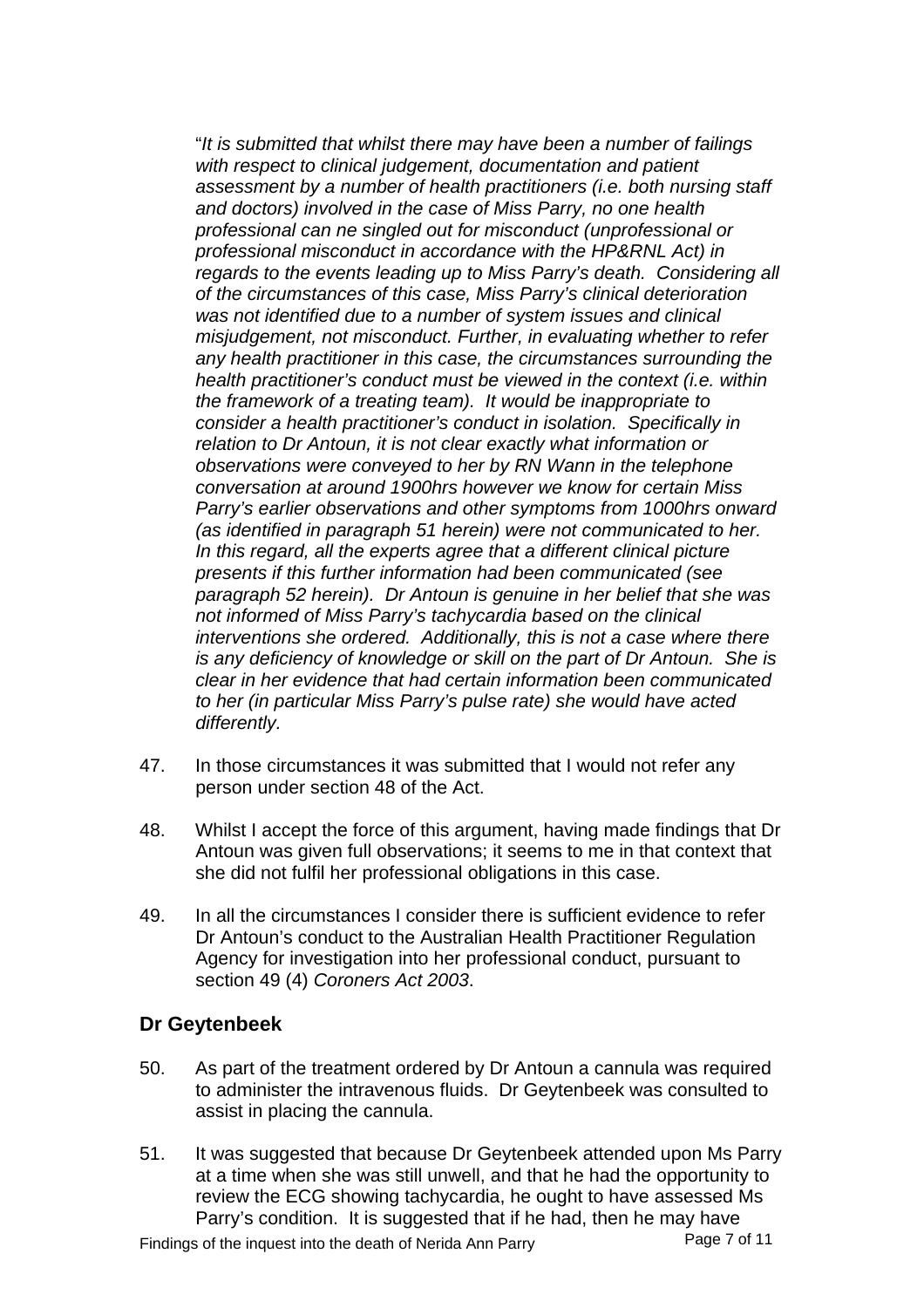ordered some other treatment which might have been life saving.

- 52. I reject this contention. I am fortified in this view by the evidence of the experts Dr O'Rourke and Dr Gotley. It seems clear it was not the role of Dr Geytenbeek to undertake such an assessment when inserting the canula (or, in this case, two cannulas). I accept his evidence that he did not assess Ms Parry<sup>[17](#page-8-0)</sup> except in the most limited conversational or observational sense<sup>[18](#page-8-1)</sup>, nor did he review the chart<sup>[19](#page-8-2)</sup>, and he did not see anything about her which caused him to intercede – had there been anything like that, to make him concerned, he would have  $\arcted^{20}$  $\arcted^{20}$  $\arcted^{20}$ .
- 53. I make no unfavourable comment about discrepancies between what was said to Dr Geytenbeek by nurses in the nurses' recollection, and in Dr Geytenbeek's recollection. I am satisfied, having regard to the *Briginshaw* test, that there is insufficient evidence to establish whether Dr Geytenbeek was told about Ms Parry's observations which he ought to have acted upon, out of concern for her condition.

## **THE HOSPITAL**

- 54. It is not unreasonable to say that the entries on the observation charts made it extremely difficult to extract exactly what observations were taken of Ms Parry at key times, particularly on 5 February 2011. The observations chart (exhibit C2, page 60) was quite frankly a mess and not conducive to good patient management, particularly in hindsight. It was most difficult to reconcile times written at the top with observations, since there are observations which do no correspond with a time, and there are times for which there do not appear to be full observations. The form appeared to be extremely inefficient. It is noted that the form has been revamped, and hopefully will be much more efficient and effective.
- 55. The hospital conducted a review of this serious event. After determining that deficiencies existed in the recording of observations, changes were made. The review took the form of a Critical Systems Analysis. The statement of Ms Fiona Brown details the process of review.
- 56. The Critical Systems Analysis determined some matters relating to documentation and training which could be improved. I am satisfied the review was thorough and detailed and succeeded in identifying issues for improvement particularly about, nursing conduct, documentation and training. I am satisfied the response to the matters identified in the analysis have been appropriate.

l

<span id="page-8-1"></span><span id="page-8-0"></span><sup>&</sup>lt;sup>17</sup> Transcript of day two of the inquest, page 25<br><sup>18</sup> Transcript of day two of the inquest, page 30, line 5, and page 31, line 27<br><sup>19</sup> Transcript of day two of the inquest, page 25

<span id="page-8-3"></span><span id="page-8-2"></span><sup>&</sup>lt;sup>20</sup> Transcript of day two of the inquest, at page 26, line 5<br>Findings of the inquest into the death of Nerida Ann Parry Page 8 of 11